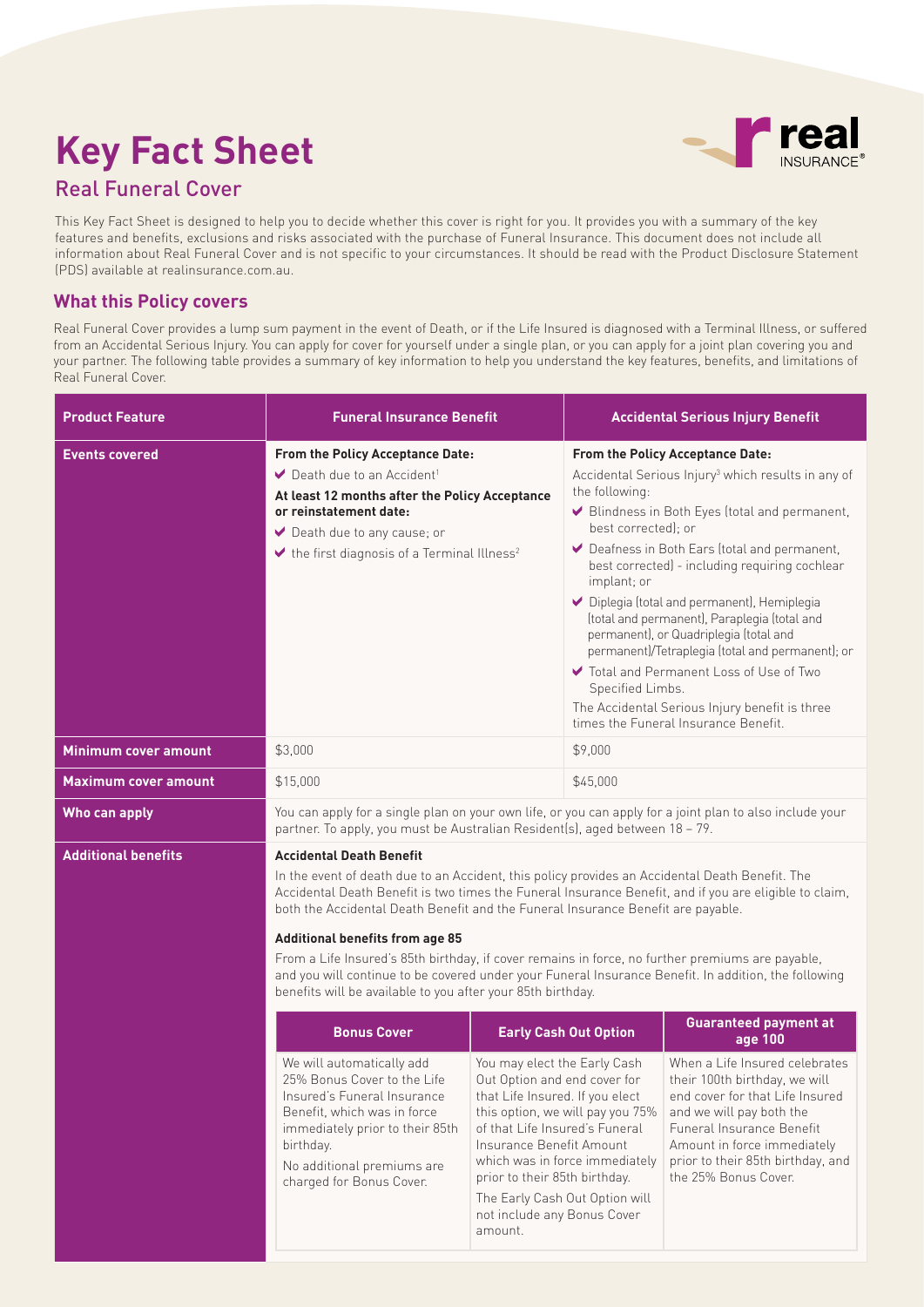| When cover ends        | <b>Funeral Insurance Benefit</b><br>The Funeral Insurance Benefit for a Life Insured ends on the earliest of any of the following events:<br>the date of the payment of the Funeral Insurance Benefit for that Life Insured; or<br>the date you elect to take up the Early Cash Out Option for that Life Insured; or<br>the Life Insured's 100th birthday; or<br>$\blacktriangleright$ if you cancel the Policy; or<br>$\blacktriangleright$ if we cancel the Policy. |  |  |
|------------------------|-----------------------------------------------------------------------------------------------------------------------------------------------------------------------------------------------------------------------------------------------------------------------------------------------------------------------------------------------------------------------------------------------------------------------------------------------------------------------|--|--|
|                        | <b>Accidental Serious Injury Benefit</b>                                                                                                                                                                                                                                                                                                                                                                                                                              |  |  |
|                        | The Accidental Serious Injury Benefit for a Life Insured ends on the earliest of any of the following<br>events:                                                                                                                                                                                                                                                                                                                                                      |  |  |
|                        | the date your Funeral Insurance Benefit ends; or                                                                                                                                                                                                                                                                                                                                                                                                                      |  |  |
|                        | the date of payment of an Accidental Serious Injury Benefit Amount for the Life Insured; or<br>the Policy Anniversary following the Life Insured's 75th birthday.                                                                                                                                                                                                                                                                                                     |  |  |
| <b>Premiums</b>        | Your premiums will not increase, unless:<br>V you apply to change your cover; or<br>↓ we change the premium rates for your Policy. This would only occur if the change to the premium<br>rate applies to all policyholders under Real Funeral Cover.                                                                                                                                                                                                                  |  |  |
|                        | A 30-day cooling off period<br>The Policy can be cancelled for a full refund anytime within 30 days of the Policy Commencement                                                                                                                                                                                                                                                                                                                                        |  |  |
|                        | Date provided no claim has been made.                                                                                                                                                                                                                                                                                                                                                                                                                                 |  |  |
|                        | If you choose to end your Policy after this period, you will not be entitled to any refund of premiums<br>unless you have paid an annual premium, in which case we will refund (on a pro rata basis) the<br>proportion of unused premium.                                                                                                                                                                                                                             |  |  |
| <b>Payment options</b> | Fortnightly, monthly, or annually.                                                                                                                                                                                                                                                                                                                                                                                                                                    |  |  |
|                        |                                                                                                                                                                                                                                                                                                                                                                                                                                                                       |  |  |

' Where death occurs as a direct result of an Accident that occurs whilst the Life Insured is covered under the Policy and within 90 days of that Accident.<br><sup>2</sup> Terminal Illness means the diagnosis, by a Medical Practitione

Each of the Accidental Serious Injury conditions is defined within the glossary of the PDS and is subject to the exclusions outlined in the PDS. The Accident which caused the serious injury must occur whilst the Life Insur

## **Other features**

By purchasing this Policy, you will also receive the following features with Real Funeral Cover:

- **Worldwide cover** So long as the Policy is in force, the Life Insured will be protected 24 hours a day, 7 days a week, anywhere in the world.
- ◆ Guaranteed renewal We quarantee to renew your cover until the Life Insured celebrates their 100th birthday so long as premiums are paid up to date, and the Policy remains in force.

## **Exclusions and limitations on your insurance Policy**

The insurance Policy is subject to exclusions and limitations as explained in PDS. It is important that you read the PDS to understand these exclusions. The following table provides a summary of when we will not pay a claim:

| <b>Benefit</b>       | <b>Funeral Insurance Benefit</b>                                                                                                                                                                                                                                                                                                                                                                                                                                                                                                                                         | <b>Accidental Serious Injury Benefit</b>                                                                                                                                                                                                                                                                                                                                                                                                                                                                                                                                                                                                                                                                                                                                                                                                                                                                                                                                                                                                                                                                                                                                                                                           |
|----------------------|--------------------------------------------------------------------------------------------------------------------------------------------------------------------------------------------------------------------------------------------------------------------------------------------------------------------------------------------------------------------------------------------------------------------------------------------------------------------------------------------------------------------------------------------------------------------------|------------------------------------------------------------------------------------------------------------------------------------------------------------------------------------------------------------------------------------------------------------------------------------------------------------------------------------------------------------------------------------------------------------------------------------------------------------------------------------------------------------------------------------------------------------------------------------------------------------------------------------------------------------------------------------------------------------------------------------------------------------------------------------------------------------------------------------------------------------------------------------------------------------------------------------------------------------------------------------------------------------------------------------------------------------------------------------------------------------------------------------------------------------------------------------------------------------------------------------|
| When we will not pay | We will not pay a Funeral<br>Insurance Benefit if:<br>$\blacktriangleright$ the Life Insured dies, other<br>than due to an Accident, or<br>is first diagnosed with a<br>Terminal Illness, within<br>12 months of the Policy<br>Acceptance Date or<br>reinstatement date; or<br>$\blacktriangleright$ the Life Insured dies or is<br>diagnosed with a Terminal<br>Illness as a result of an<br>intentional self-inflicted injury<br>within 12 months of:<br>- the Policy Acceptance Date; or<br>- the date on which the Policy<br>has been reinstated after it<br>lapses. | We will not pay an Accidental Serious Injury Benefit if the Life Insured<br>suffers a covered Accidental Serious Injury as a direct result of:<br>an intentional self-inflicted bodily injury, suicide or attempted<br>suicide; or<br>$\vee$ engaging in any criminal activities or illegal acts; or<br>$\blacktriangleright$ the consumption of drugs (unless it was while following the direction<br>of a medical practitioner and not in connection with treatment for<br>substance abuse, drug addiction, or dependence); or<br>$\vee$ the consumption of intoxicating liguor (including having a blood<br>alcohol content over the prescribed legal limit whilst driving); or<br>↓ engaging in any professional sport (meaning the life insured's<br>livelihood is substantially dependent on income received as a result of<br>playing sport); or<br>$\vee$ engaging in any motorsports as a rider, driver and/or passenger; or<br>$\vee$ being a pilot or crew member of any aircraft, or engaging in any<br>aerial activity except as a passenger in an aircraft operated by a<br>licensed commercial airline; or<br>↓ war (whether declared or not) or war-like activity, or taking part in a<br>riot or civil commotion. |